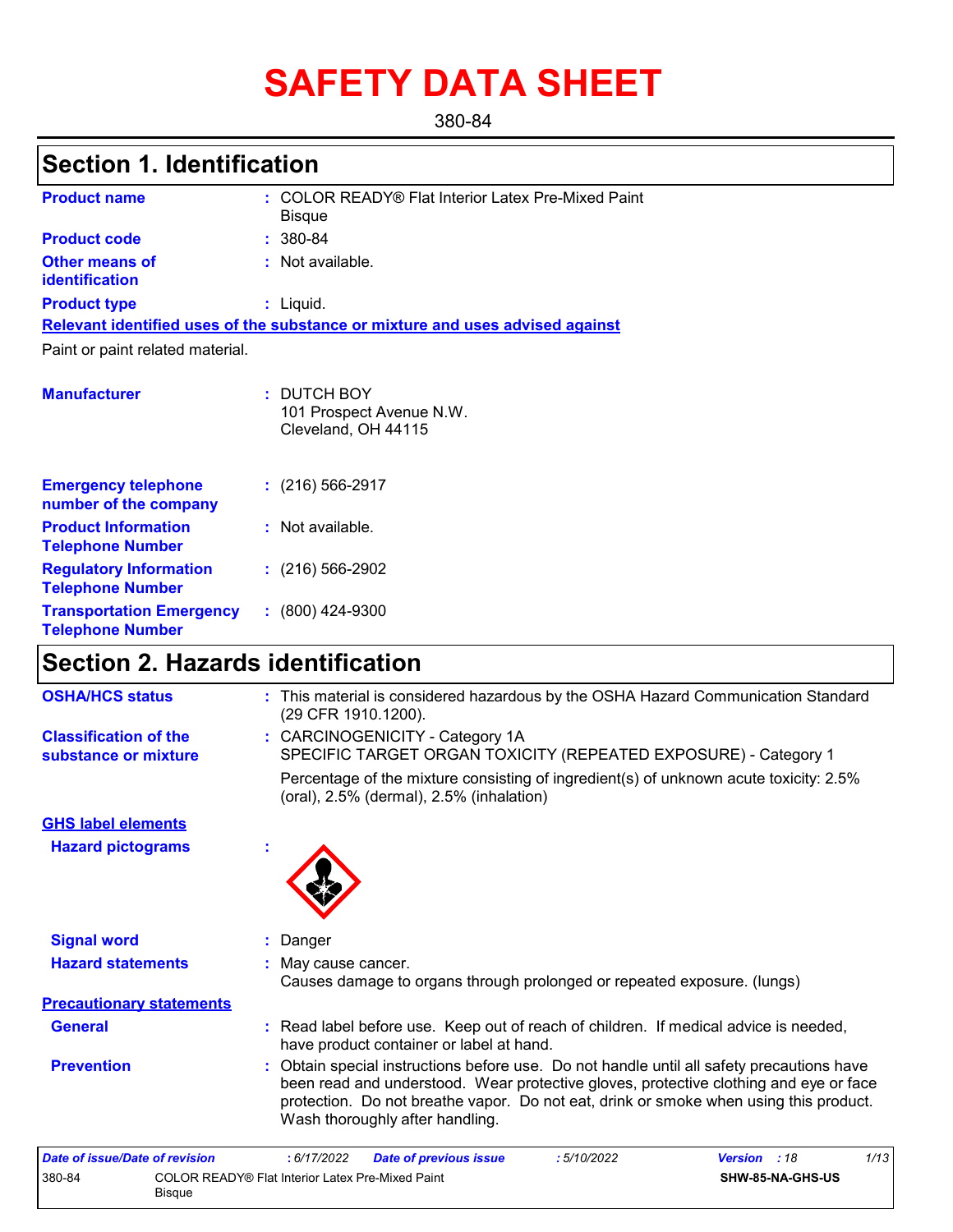# **Section 2. Hazards identification**

| <b>Response</b>                            | : IF exposed or concerned: Get medical advice or attention.                                                                                                                                                                                                                                                                                                                                                                                                                                                                                                                                          |
|--------------------------------------------|------------------------------------------------------------------------------------------------------------------------------------------------------------------------------------------------------------------------------------------------------------------------------------------------------------------------------------------------------------------------------------------------------------------------------------------------------------------------------------------------------------------------------------------------------------------------------------------------------|
| <b>Storage</b>                             | : Store locked up.                                                                                                                                                                                                                                                                                                                                                                                                                                                                                                                                                                                   |
| <b>Disposal</b>                            | : Dispose of contents and container in accordance with all local, regional, national and<br>international regulations.                                                                                                                                                                                                                                                                                                                                                                                                                                                                               |
| <b>Supplemental label</b><br>elements      | WARNING: This product contains chemicals known to the State of California to cause<br>cancer and birth defects or other reproductive harm. Adequate ventilation required when<br>sanding or abrading the dried film. If Adequate ventilation cannot be provided wear an<br>approved particulate respirator (NIOSH approved). Follow respirator manufacturer's<br>directions for respirator use. DELAYED EFFECTS FROM LONG TERM<br>OVEREXPOSURE. Abrading or sanding of the dry film may release Crystalline Silica<br>which has been shown to cause lung damage and cancer under long term exposure. |
|                                            | Please refer to the SDS for additional information. Keep out of reach of children. Do not<br>transfer contents to other containers for storage.                                                                                                                                                                                                                                                                                                                                                                                                                                                      |
| <b>Hazards not otherwise</b><br>classified | : None known.                                                                                                                                                                                                                                                                                                                                                                                                                                                                                                                                                                                        |

# **Section 3. Composition/information on ingredients**

| <b>Substance/mixture</b> | : Mixture                   |
|--------------------------|-----------------------------|
| <b>Other means of</b>    | $\therefore$ Not available. |
| identification           |                             |

#### **CAS number/other identifiers**

| Ingredient name                 | % by weight | <b>CAS number</b> |
|---------------------------------|-------------|-------------------|
| Titanium Dioxide                | l≥10 - ≤25  | 13463-67-7        |
| Kaolin                          | ∣≤3         | 1332-58-7         |
| Cristobalite, respirable powder | $\prec$     | 14464-46-1        |
| Heavy Paraffinic Oil            | 1≤          | 64742-65-0        |

Any concentration shown as a range is to protect confidentiality or is due to batch variation.

**There are no additional ingredients present which, within the current knowledge of the supplier and in the concentrations applicable, are classified and hence require reporting in this section.**

**Occupational exposure limits, if available, are listed in Section 8.**

# **Section 4. First aid measures**

#### **Description of necessary first aid measures**

| <b>Eye contact</b>  | : Immediately flush eyes with plenty of water, occasionally lifting the upper and lower<br>eyelids. Check for and remove any contact lenses. Continue to rinse for at least 10<br>minutes. Get medical attention.                                                                                                                                                                                                                                                                                                                         |
|---------------------|-------------------------------------------------------------------------------------------------------------------------------------------------------------------------------------------------------------------------------------------------------------------------------------------------------------------------------------------------------------------------------------------------------------------------------------------------------------------------------------------------------------------------------------------|
| <b>Inhalation</b>   | : Remove victim to fresh air and keep at rest in a position comfortable for breathing. If<br>not breathing, if breathing is irregular or if respiratory arrest occurs, provide artificial<br>respiration or oxygen by trained personnel. It may be dangerous to the person providing<br>aid to give mouth-to-mouth resuscitation. Get medical attention. If unconscious, place<br>in recovery position and get medical attention immediately. Maintain an open airway.<br>Loosen tight clothing such as a collar, tie, belt or waistband. |
| <b>Skin contact</b> | : Flush contaminated skin with plenty of water. Remove contaminated clothing and<br>shoes. Wash contaminated clothing thoroughly with water before removing it, or wear<br>gloves. Continue to rinse for at least 10 minutes. Get medical attention. Wash clothing<br>before reuse. Clean shoes thoroughly before reuse.                                                                                                                                                                                                                  |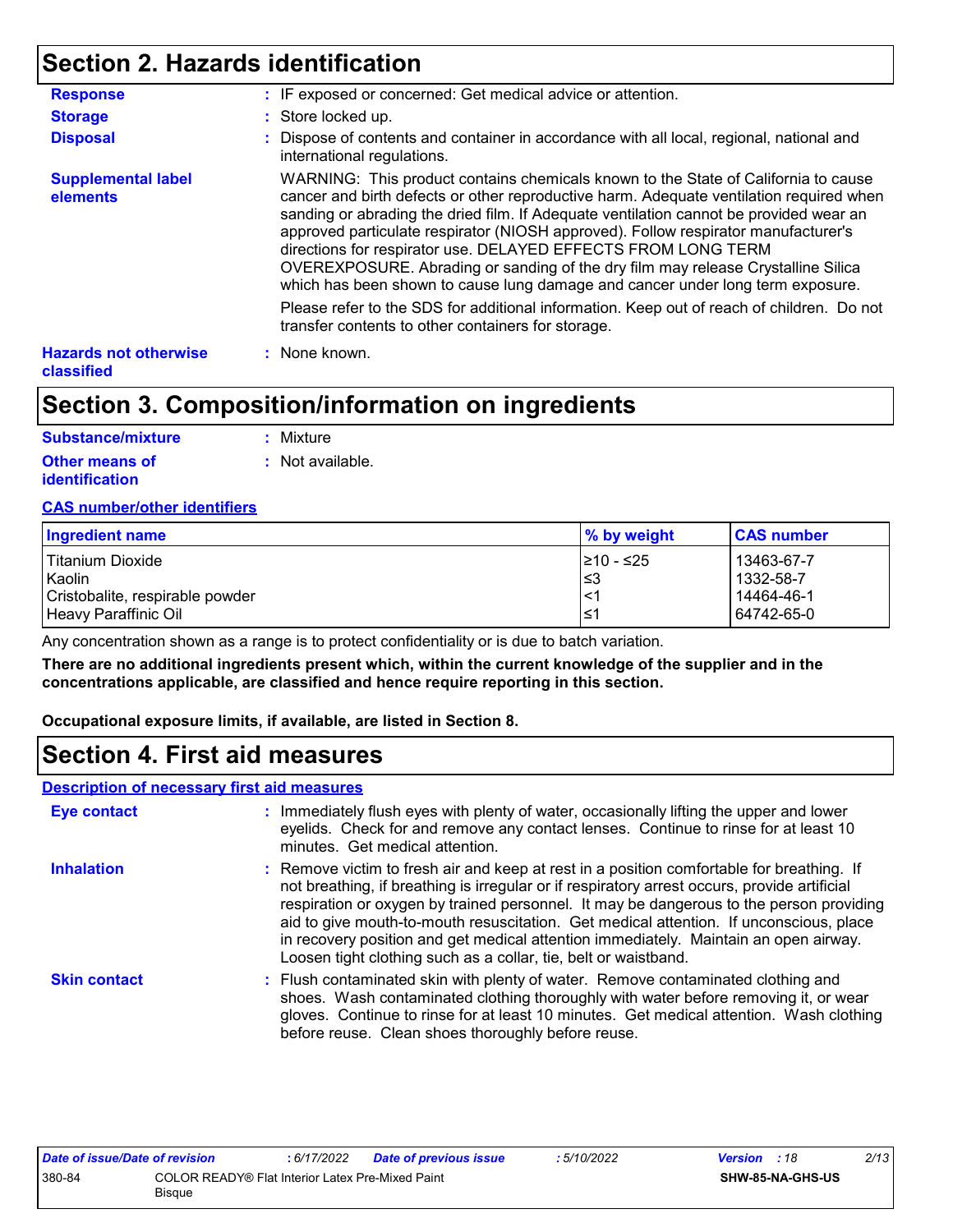# **Section 4. First aid measures**

| <b>Ingestion</b>                                   | : Wash out mouth with water. Remove dentures if any. If material has been swallowed<br>and the exposed person is conscious, give small quantities of water to drink. Stop if the<br>exposed person feels sick as vomiting may be dangerous. Do not induce vomiting<br>unless directed to do so by medical personnel. If vomiting occurs, the head should be<br>kept low so that vomit does not enter the lungs. Get medical attention. Never give<br>anything by mouth to an unconscious person. If unconscious, place in recovery position<br>and get medical attention immediately. Maintain an open airway. Loosen tight clothing<br>such as a collar, tie, belt or waistband. |
|----------------------------------------------------|-----------------------------------------------------------------------------------------------------------------------------------------------------------------------------------------------------------------------------------------------------------------------------------------------------------------------------------------------------------------------------------------------------------------------------------------------------------------------------------------------------------------------------------------------------------------------------------------------------------------------------------------------------------------------------------|
| Most important symptoms/effects, acute and delayed |                                                                                                                                                                                                                                                                                                                                                                                                                                                                                                                                                                                                                                                                                   |
| <b>Potential acute health effects</b>              |                                                                                                                                                                                                                                                                                                                                                                                                                                                                                                                                                                                                                                                                                   |
| <b>Eye contact</b>                                 | : No known significant effects or critical hazards.                                                                                                                                                                                                                                                                                                                                                                                                                                                                                                                                                                                                                               |
| <b>Inhalation</b>                                  | : No known significant effects or critical hazards.                                                                                                                                                                                                                                                                                                                                                                                                                                                                                                                                                                                                                               |
| <b>Skin contact</b>                                | : No known significant effects or critical hazards.                                                                                                                                                                                                                                                                                                                                                                                                                                                                                                                                                                                                                               |
| <b>Ingestion</b>                                   | : No known significant effects or critical hazards.                                                                                                                                                                                                                                                                                                                                                                                                                                                                                                                                                                                                                               |
| <b>Over-exposure signs/symptoms</b>                |                                                                                                                                                                                                                                                                                                                                                                                                                                                                                                                                                                                                                                                                                   |
| <b>Eye contact</b>                                 | : No specific data.                                                                                                                                                                                                                                                                                                                                                                                                                                                                                                                                                                                                                                                               |
| <b>Inhalation</b>                                  | : No specific data.                                                                                                                                                                                                                                                                                                                                                                                                                                                                                                                                                                                                                                                               |
| <b>Skin contact</b>                                | No specific data.                                                                                                                                                                                                                                                                                                                                                                                                                                                                                                                                                                                                                                                                 |
| <b>Ingestion</b>                                   | No specific data.                                                                                                                                                                                                                                                                                                                                                                                                                                                                                                                                                                                                                                                                 |
|                                                    | Indication of immediate medical attention and special treatment needed, if necessary                                                                                                                                                                                                                                                                                                                                                                                                                                                                                                                                                                                              |
| <b>Notes to physician</b>                          | : Treat symptomatically. Contact poison treatment specialist immediately if large<br>quantities have been ingested or inhaled.                                                                                                                                                                                                                                                                                                                                                                                                                                                                                                                                                    |
| <b>Specific treatments</b>                         | : No specific treatment.                                                                                                                                                                                                                                                                                                                                                                                                                                                                                                                                                                                                                                                          |
| <b>Protection of first-aiders</b>                  | : No action shall be taken involving any personal risk or without suitable training. If it is<br>suspected that fumes are still present, the rescuer should wear an appropriate mask or<br>self-contained breathing apparatus. It may be dangerous to the person providing aid to<br>give mouth-to-mouth resuscitation. Wash contaminated clothing thoroughly with water<br>before removing it, or wear gloves.                                                                                                                                                                                                                                                                   |

**See toxicological information (Section 11)**

# **Section 5. Fire-fighting measures**

| <b>Extinguishing media</b>                             |                                                                   |                                                         |                                                                                                                                                                                        |            |                |                  |      |
|--------------------------------------------------------|-------------------------------------------------------------------|---------------------------------------------------------|----------------------------------------------------------------------------------------------------------------------------------------------------------------------------------------|------------|----------------|------------------|------|
| <b>Suitable extinguishing</b><br>media                 |                                                                   |                                                         | : Use an extinguishing agent suitable for the surrounding fire.                                                                                                                        |            |                |                  |      |
| Unsuitable extinguishing<br>media                      |                                                                   | : None known.                                           |                                                                                                                                                                                        |            |                |                  |      |
| <b>Specific hazards arising</b><br>from the chemical   |                                                                   |                                                         | : In a fire or if heated, a pressure increase will occur and the container may burst.                                                                                                  |            |                |                  |      |
| <b>Hazardous thermal</b><br>decomposition products     |                                                                   | carbon dioxide<br>carbon monoxide<br>metal oxide/oxides | : Decomposition products may include the following materials:                                                                                                                          |            |                |                  |      |
| <b>Special protective actions</b><br>for fire-fighters |                                                                   | training.                                               | : Promptly isolate the scene by removing all persons from the vicinity of the incident if<br>there is a fire. No action shall be taken involving any personal risk or without suitable |            |                |                  |      |
| <b>Date of issue/Date of revision</b>                  |                                                                   | : 6/17/2022                                             | <b>Date of previous issue</b>                                                                                                                                                          | :5/10/2022 | <b>Version</b> | :18              | 3/13 |
| 380-84                                                 | COLOR READY® Flat Interior Latex Pre-Mixed Paint<br><b>Bisque</b> |                                                         |                                                                                                                                                                                        |            |                | SHW-85-NA-GHS-US |      |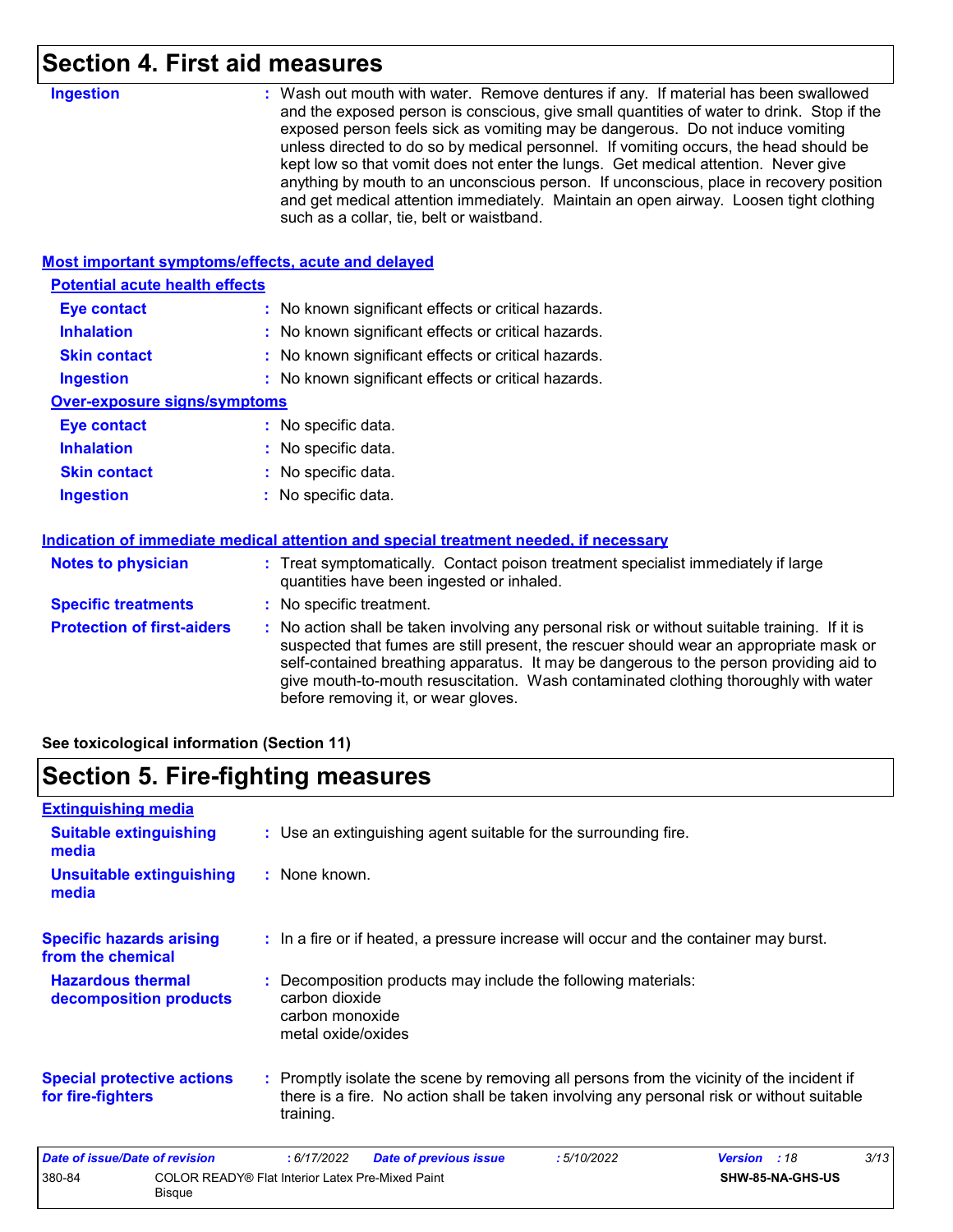# **Section 5. Fire-fighting measures**

Fire-fighters should wear appropriate protective equipment and self-contained breathing **:** apparatus (SCBA) with a full face-piece operated in positive pressure mode. **Special protective equipment for fire-fighters**

# **Section 6. Accidental release measures**

|                                                              | Personal precautions, protective equipment and emergency procedures                                                                                                                                                                                                                                                                                                                                                                                                                                                                                                                                                                                                                                        |  |  |  |
|--------------------------------------------------------------|------------------------------------------------------------------------------------------------------------------------------------------------------------------------------------------------------------------------------------------------------------------------------------------------------------------------------------------------------------------------------------------------------------------------------------------------------------------------------------------------------------------------------------------------------------------------------------------------------------------------------------------------------------------------------------------------------------|--|--|--|
| For non-emergency<br>personnel                               | : No action shall be taken involving any personal risk or without suitable training.<br>Evacuate surrounding areas. Keep unnecessary and unprotected personnel from<br>entering. Do not touch or walk through spilled material. Avoid breathing vapor or mist.<br>Provide adequate ventilation. Wear appropriate respirator when ventilation is<br>inadequate. Put on appropriate personal protective equipment.                                                                                                                                                                                                                                                                                           |  |  |  |
| For emergency responders                                     | If specialized clothing is required to deal with the spillage, take note of any information in<br>÷.<br>Section 8 on suitable and unsuitable materials. See also the information in "For non-<br>emergency personnel".                                                                                                                                                                                                                                                                                                                                                                                                                                                                                     |  |  |  |
| <b>Environmental precautions</b>                             | : Avoid dispersal of spilled material and runoff and contact with soil, waterways, drains<br>and sewers. Inform the relevant authorities if the product has caused environmental<br>pollution (sewers, waterways, soil or air).                                                                                                                                                                                                                                                                                                                                                                                                                                                                            |  |  |  |
| <b>Methods and materials for containment and cleaning up</b> |                                                                                                                                                                                                                                                                                                                                                                                                                                                                                                                                                                                                                                                                                                            |  |  |  |
| <b>Small spill</b>                                           | : Stop leak if without risk. Move containers from spill area. Dilute with water and mop up<br>if water-soluble. Alternatively, or if water-insoluble, absorb with an inert dry material and<br>place in an appropriate waste disposal container. Dispose of via a licensed waste<br>disposal contractor.                                                                                                                                                                                                                                                                                                                                                                                                   |  |  |  |
| <b>Large spill</b>                                           | Stop leak if without risk. Move containers from spill area. Approach release from<br>upwind. Prevent entry into sewers, water courses, basements or confined areas. Wash<br>spillages into an effluent treatment plant or proceed as follows. Contain and collect<br>spillage with non-combustible, absorbent material e.g. sand, earth, vermiculite or<br>diatomaceous earth and place in container for disposal according to local regulations<br>(see Section 13). Dispose of via a licensed waste disposal contractor. Contaminated<br>absorbent material may pose the same hazard as the spilled product. Note: see<br>Section 1 for emergency contact information and Section 13 for waste disposal. |  |  |  |

# **Section 7. Handling and storage**

| <b>Precautions for safe handling</b>             |                                                                                                                                                                                                                                                                                                                                                                                                                                                                                                                                                                                                                                                                               |
|--------------------------------------------------|-------------------------------------------------------------------------------------------------------------------------------------------------------------------------------------------------------------------------------------------------------------------------------------------------------------------------------------------------------------------------------------------------------------------------------------------------------------------------------------------------------------------------------------------------------------------------------------------------------------------------------------------------------------------------------|
| <b>Protective measures</b>                       | : Put on appropriate personal protective equipment (see Section 8). Avoid exposure -<br>obtain special instructions before use. Do not handle until all safety precautions have<br>been read and understood. Do not get in eyes or on skin or clothing. Do not breathe<br>vapor or mist. Do not ingest. If during normal use the material presents a respiratory<br>hazard, use only with adequate ventilation or wear appropriate respirator. Keep in the<br>original container or an approved alternative made from a compatible material, kept<br>tightly closed when not in use. Empty containers retain product residue and can be<br>hazardous. Do not reuse container. |
| <b>Advice on general</b><br>occupational hygiene | : Eating, drinking and smoking should be prohibited in areas where this material is<br>handled, stored and processed. Workers should wash hands and face before eating,<br>drinking and smoking. Remove contaminated clothing and protective equipment before<br>entering eating areas. See also Section 8 for additional information on hygiene<br>measures.                                                                                                                                                                                                                                                                                                                 |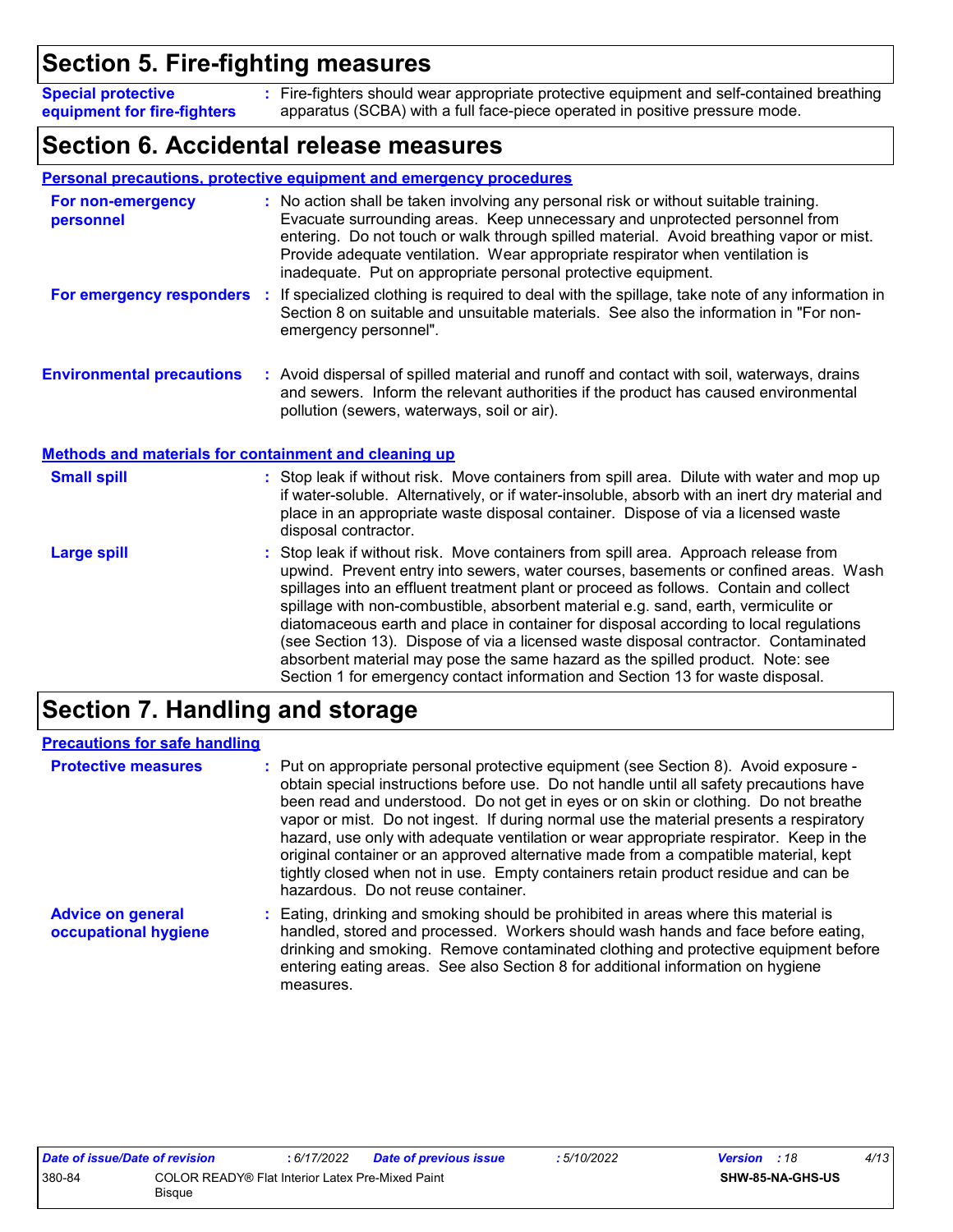# **Section 7. Handling and storage**

| <b>Conditions for safe storage,</b> | : Store in accordance with local regulations. Store in original container protected from                                                                                                                                                                                                                                                                                                                   |
|-------------------------------------|------------------------------------------------------------------------------------------------------------------------------------------------------------------------------------------------------------------------------------------------------------------------------------------------------------------------------------------------------------------------------------------------------------|
| including any                       | direct sunlight in a dry, cool and well-ventilated area, away from incompatible materials                                                                                                                                                                                                                                                                                                                  |
| <b>incompatibilities</b>            | (see Section 10) and food and drink. Store locked up. Keep container tightly closed<br>and sealed until ready for use. Containers that have been opened must be carefully<br>resealed and kept upright to prevent leakage. Do not store in unlabeled containers.<br>Use appropriate containment to avoid environmental contamination. See Section 10 for<br>incompatible materials before handling or use. |

# **Section 8. Exposure controls/personal protection**

#### **Control parameters**

**Occupational exposure limits (OSHA United States)**

| <b>Ingredient name</b>          | CAS#       | <b>Exposure limits</b>                                                                                                                                                                                                                                                                                                                                                                                                                                                                                                                                                           |
|---------------------------------|------------|----------------------------------------------------------------------------------------------------------------------------------------------------------------------------------------------------------------------------------------------------------------------------------------------------------------------------------------------------------------------------------------------------------------------------------------------------------------------------------------------------------------------------------------------------------------------------------|
| <b>Titanium Dioxide</b>         | 13463-67-7 | ACGIH TLV (United States, 1/2021).<br>TWA: 10 mg/m <sup>3</sup> 8 hours.<br>OSHA PEL (United States, 5/2018).<br>TWA: 15 mg/m <sup>3</sup> 8 hours. Form: Total dust                                                                                                                                                                                                                                                                                                                                                                                                             |
| Kaolin                          | 1332-58-7  | ACGIH TLV (United States, 1/2021).<br>TWA: 2 mg/m <sup>3</sup> 8 hours. Form: Respirable<br>fraction<br>NIOSH REL (United States, 10/2020).<br>TWA: 5 mg/m <sup>3</sup> 10 hours. Form: Respirable<br>fraction<br>TWA: 10 mg/m <sup>3</sup> 10 hours. Form: Total<br>OSHA PEL (United States, 5/2018).<br>TWA: 5 mg/m <sup>3</sup> 8 hours. Form: Respirable<br>fraction<br>TWA: 15 mg/m <sup>3</sup> 8 hours. Form: Total dust                                                                                                                                                  |
| Cristobalite, respirable powder | 14464-46-1 | OSHA PEL Z3 (United States, 6/2016).<br>TWA: 250 mppcf / 2 x (%SiO2+5) 8 hours.<br>Form: Respirable<br>TWA: 10 mg/m <sup>3</sup> / 2 x (%SiO2+2) 8 hours.<br>Form: Respirable<br>TWA: 30 mg/m <sup>3</sup> / 2 x (%SiO2+2) 8 hours.<br>Form: Total dust<br>OSHA PEL (United States, 5/2018).<br>TWA: 50 µg/m <sup>3</sup> 8 hours. Form: Respirable<br>dust<br>ACGIH TLV (United States, 1/2021).<br>TWA: 0.025 mg/m <sup>3</sup> 8 hours. Form:<br>Respirable fraction<br>NIOSH REL (United States, 10/2020).<br>TWA: 0.05 mg/m <sup>3</sup> 10 hours. Form: respirable<br>dust |
| Heavy Paraffinic Oil            | 64742-65-0 | ACGIH TLV (United States, 1/2021).<br>TWA: 5 mg/m <sup>3</sup> 8 hours. Form: Inhalable<br>fraction<br>OSHA PEL (United States, 5/2018).<br>TWA: 5 mg/m <sup>3</sup> 8 hours.<br>NIOSH REL (United States, 10/2020).<br>TWA: 5 mg/m <sup>3</sup> 10 hours. Form: Mist<br>STEL: 10 mg/m <sup>3</sup> 15 minutes. Form: Mist                                                                                                                                                                                                                                                       |

**Occupational exposure limits (Canada)**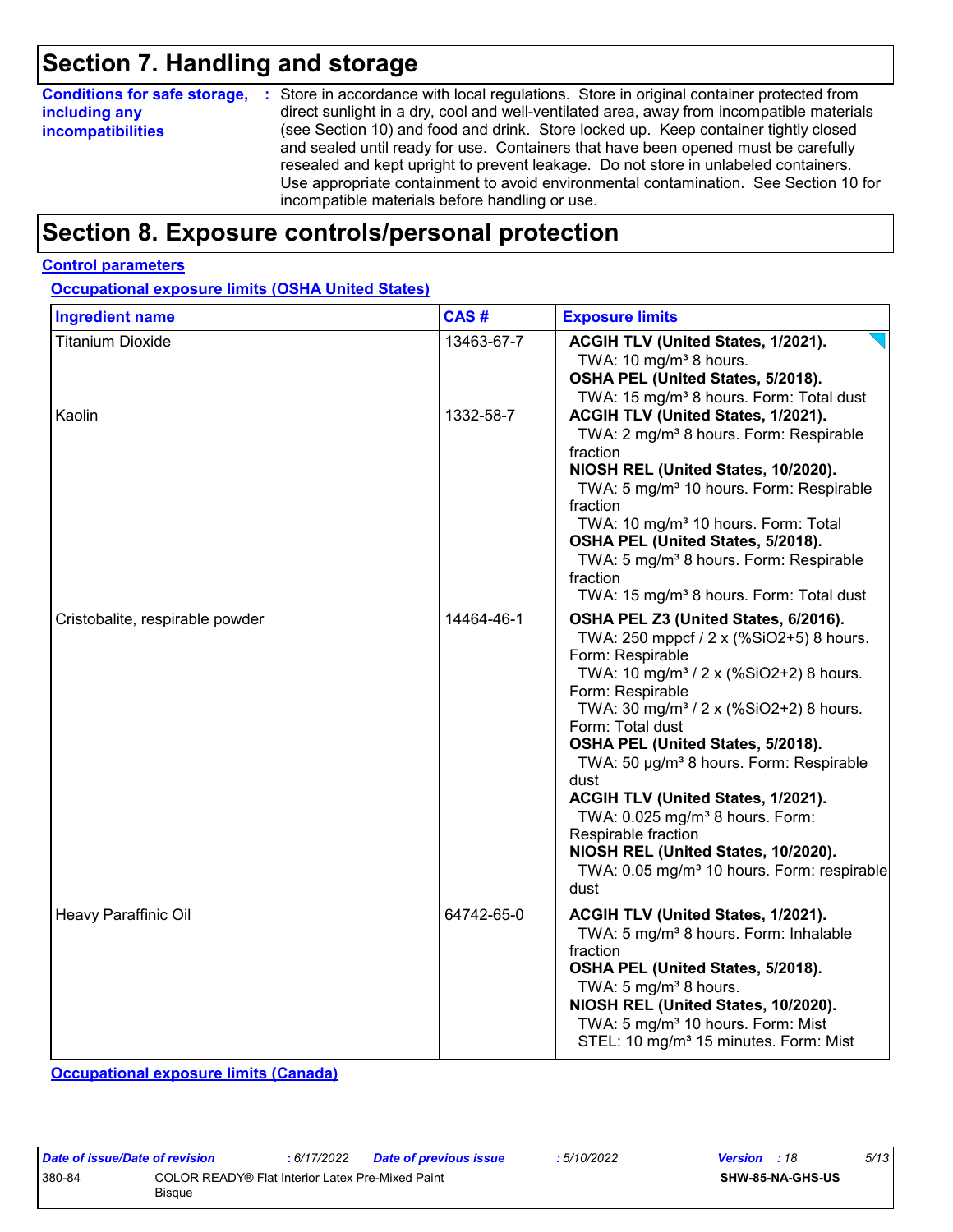| <b>Ingredient name</b> | CAS#       | <b>Exposure limits</b>                                                                                                                                                                                                                                                                                                                                                                                                                                                                                                                                                                                                                                             |
|------------------------|------------|--------------------------------------------------------------------------------------------------------------------------------------------------------------------------------------------------------------------------------------------------------------------------------------------------------------------------------------------------------------------------------------------------------------------------------------------------------------------------------------------------------------------------------------------------------------------------------------------------------------------------------------------------------------------|
| Titanium dioxide       | 13463-67-7 | <b>CA British Columbia Provincial (Canada,</b><br>6/2021).<br>TWA: 10 mg/m <sup>3</sup> 8 hours. Form: Total dust<br>TWA: 3 mg/m <sup>3</sup> 8 hours. Form: respirable<br>fraction<br>CA Quebec Provincial (Canada, 6/2021).<br>TWAEV: 10 mg/m <sup>3</sup> 8 hours. Form: Total dust.<br>CA Alberta Provincial (Canada, 6/2018).<br>8 hrs OEL: 10 mg/m <sup>3</sup> 8 hours.<br>CA Ontario Provincial (Canada, 6/2019).<br>TWA: 10 mg/m <sup>3</sup> 8 hours.<br><b>CA Saskatchewan Provincial (Canada,</b><br>7/2013).<br>STEL: 20 mg/m <sup>3</sup> 15 minutes.<br>TWA: 10 mg/m <sup>3</sup> 8 hours.                                                          |
| Kaolin                 | 1332-58-7  | CA Alberta Provincial (Canada, 6/2018).<br>8 hrs OEL: 2 mg/m <sup>3</sup> 8 hours. Form:<br>Respirable<br><b>CA British Columbia Provincial (Canada,</b><br>$6/2021$ ).<br>TWA: 2 mg/m <sup>3</sup> 8 hours. Form: Respirable<br>CA Quebec Provincial (Canada, 6/2021).<br>TWAEV: 2 mg/m <sup>3</sup> 8 hours. Form: Respirable<br>dust.<br>CA Ontario Provincial (Canada, 6/2019).<br>TWA: 2 mg/m <sup>3</sup> 8 hours. Form: Respirable<br>particulate matter.<br><b>CA Saskatchewan Provincial (Canada,</b><br>7/2013).<br>STEL: 4 mg/m <sup>3</sup> 15 minutes. Form: respirable<br>fraction<br>TWA: 2 mg/m <sup>3</sup> 8 hours. Form: respirable<br>fraction |
| Cristobalite           | 14464-46-1 | <b>CA British Columbia Provincial (Canada,</b><br>$6/2021$ ).<br>TWA: 0.025 mg/m <sup>3</sup> 8 hours. Form:<br>Respirable<br>CA Quebec Provincial (Canada, 6/2021).<br>TWAEV: 0.05 mg/m <sup>3</sup> 8 hours. Form:<br>Respirable dust.<br>CA Alberta Provincial (Canada, 6/2018).<br>8 hrs OEL: 0.025 mg/m <sup>3</sup> 8 hours. Form:<br>Respirable particulate<br>CA Ontario Provincial (Canada, 6/2019).<br>TWA: 0.05 mg/m <sup>3</sup> 8 hours. Form: Respirable<br>particulate matter.<br><b>CA Saskatchewan Provincial (Canada,</b><br>7/2013).<br>TWA: 0.05 mg/m <sup>3</sup> 8 hours. Form: respirable<br>fraction                                       |

#### **Occupational exposure limits (Mexico)**

|        |                                |                                                         | <b>CAS#</b>            | <b>Exposure limits</b> |                     |      |
|--------|--------------------------------|---------------------------------------------------------|------------------------|------------------------|---------------------|------|
| None.  |                                |                                                         |                        |                        |                     |      |
|        | Date of issue/Date of revision | : 6/17/2022                                             | Date of previous issue | :5/10/2022             | <b>Version</b> : 18 | 6/13 |
| 380-84 | <b>Bisque</b>                  | <b>COLOR READY® Flat Interior Latex Pre-Mixed Paint</b> |                        |                        | SHW-85-NA-GHS-US    |      |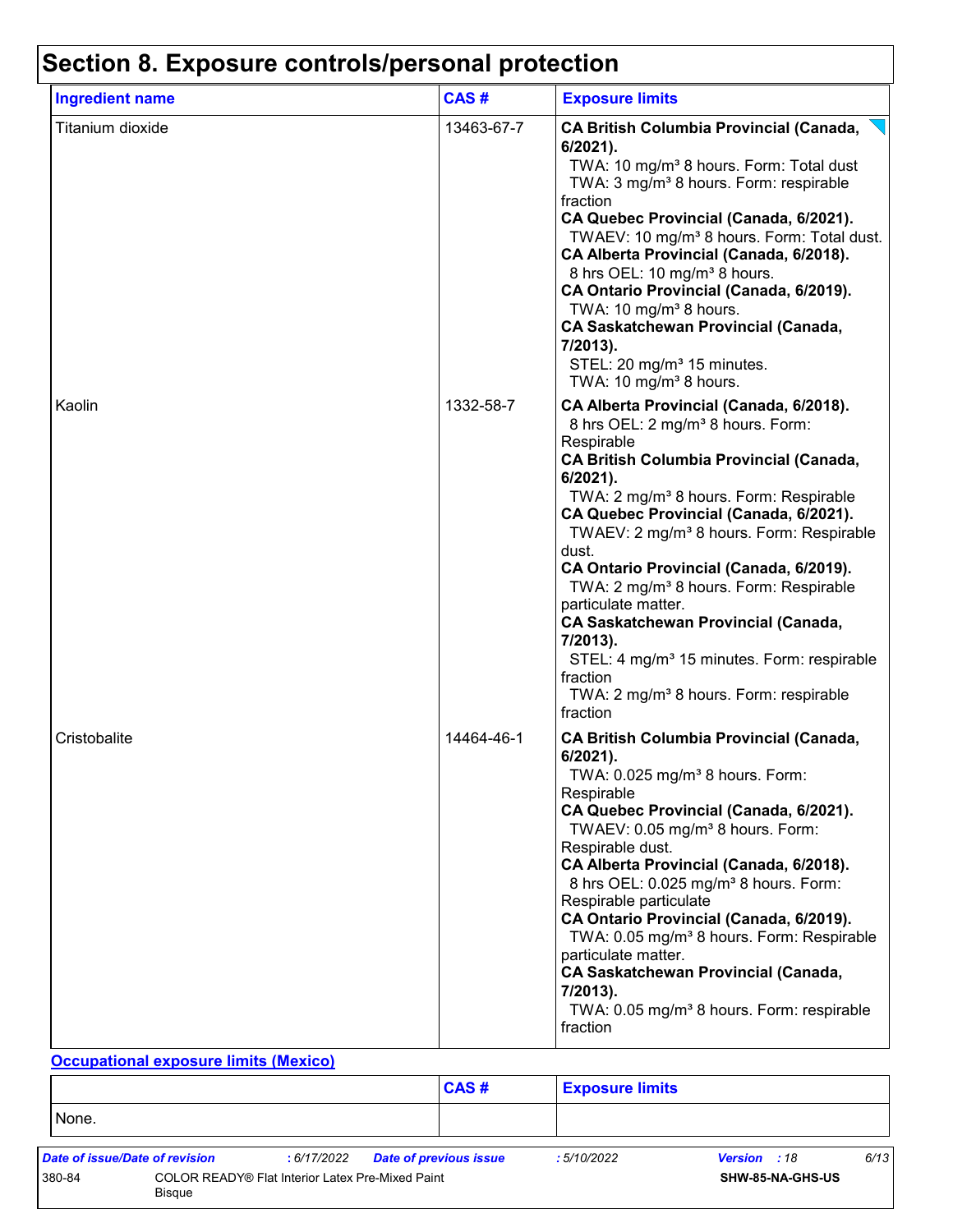# **Section 8. Exposure controls/personal protection**

| <b>Appropriate engineering</b><br><b>controls</b> |    | : If user operations generate dust, fumes, gas, vapor or mist, use process enclosures,<br>local exhaust ventilation or other engineering controls to keep worker exposure to<br>airborne contaminants below any recommended or statutory limits.                                                                                                                                                                                                                                                                                                                                                                     |  |  |  |
|---------------------------------------------------|----|----------------------------------------------------------------------------------------------------------------------------------------------------------------------------------------------------------------------------------------------------------------------------------------------------------------------------------------------------------------------------------------------------------------------------------------------------------------------------------------------------------------------------------------------------------------------------------------------------------------------|--|--|--|
| <b>Environmental exposure</b><br><b>controls</b>  | ÷. | Emissions from ventilation or work process equipment should be checked to ensure<br>they comply with the requirements of environmental protection legislation. In some<br>cases, fume scrubbers, filters or engineering modifications to the process equipment<br>will be necessary to reduce emissions to acceptable levels.                                                                                                                                                                                                                                                                                        |  |  |  |
| <b>Individual protection measures</b>             |    |                                                                                                                                                                                                                                                                                                                                                                                                                                                                                                                                                                                                                      |  |  |  |
| <b>Hygiene measures</b>                           |    | : Wash hands, forearms and face thoroughly after handling chemical products, before<br>eating, smoking and using the lavatory and at the end of the working period.<br>Appropriate techniques should be used to remove potentially contaminated clothing.<br>Wash contaminated clothing before reusing. Ensure that eyewash stations and safety<br>showers are close to the workstation location.                                                                                                                                                                                                                    |  |  |  |
| <b>Eye/face protection</b>                        | ÷. | Safety eyewear complying with an approved standard should be used when a risk<br>assessment indicates this is necessary to avoid exposure to liquid splashes, mists,<br>gases or dusts. If contact is possible, the following protection should be worn, unless<br>the assessment indicates a higher degree of protection: safety glasses with side-<br>shields.                                                                                                                                                                                                                                                     |  |  |  |
| <b>Skin protection</b>                            |    |                                                                                                                                                                                                                                                                                                                                                                                                                                                                                                                                                                                                                      |  |  |  |
| <b>Hand protection</b>                            |    | Chemical-resistant, impervious gloves complying with an approved standard should be<br>worn at all times when handling chemical products if a risk assessment indicates this is<br>necessary. Considering the parameters specified by the glove manufacturer, check<br>during use that the gloves are still retaining their protective properties. It should be<br>noted that the time to breakthrough for any glove material may be different for different<br>glove manufacturers. In the case of mixtures, consisting of several substances, the<br>protection time of the gloves cannot be accurately estimated. |  |  |  |
| <b>Body protection</b>                            |    | Personal protective equipment for the body should be selected based on the task being<br>performed and the risks involved and should be approved by a specialist before<br>handling this product.                                                                                                                                                                                                                                                                                                                                                                                                                    |  |  |  |
| <b>Other skin protection</b>                      |    | Appropriate footwear and any additional skin protection measures should be selected<br>based on the task being performed and the risks involved and should be approved by a<br>specialist before handling this product.                                                                                                                                                                                                                                                                                                                                                                                              |  |  |  |
| <b>Respiratory protection</b>                     |    | Based on the hazard and potential for exposure, select a respirator that meets the<br>appropriate standard or certification. Respirators must be used according to a<br>respiratory protection program to ensure proper fitting, training, and other important<br>aspects of use.                                                                                                                                                                                                                                                                                                                                    |  |  |  |

# **Section 9. Physical and chemical properties**

The conditions of measurement of all properties are at standard temperature and pressure unless otherwise indicated.

| <b>Appearance</b>                                                 |    |                                       |
|-------------------------------------------------------------------|----|---------------------------------------|
| <b>Physical state</b>                                             |    | Liquid.                               |
| Color                                                             |    | Not available.                        |
| Odor                                                              |    | $:$ Not available.                    |
| <b>Odor threshold</b>                                             |    | $:$ Not available.                    |
| рH                                                                |    | : 9                                   |
| <b>Melting point/freezing point</b>                               |    | $:$ Not available.                    |
| <b>Boiling point, initial boiling</b><br>point, and boiling range |    | : $100^{\circ}$ C (212 $^{\circ}$ F)  |
| <b>Flash point</b>                                                | t. | Closed cup: Not applicable.           |
| <b>Evaporation rate</b>                                           |    | $\therefore$ 0.09 (butyl acetate = 1) |

| Date of issue/Date of revision |                                                                   | : 6/17/2022 | <b>Date of previous issue</b> | : 5/10/2022 | <b>Version</b> : 18 | 7/13 |
|--------------------------------|-------------------------------------------------------------------|-------------|-------------------------------|-------------|---------------------|------|
| 380-84                         | COLOR READY® Flat Interior Latex Pre-Mixed Paint<br><b>Bisque</b> |             |                               |             | SHW-85-NA-GHS-US    |      |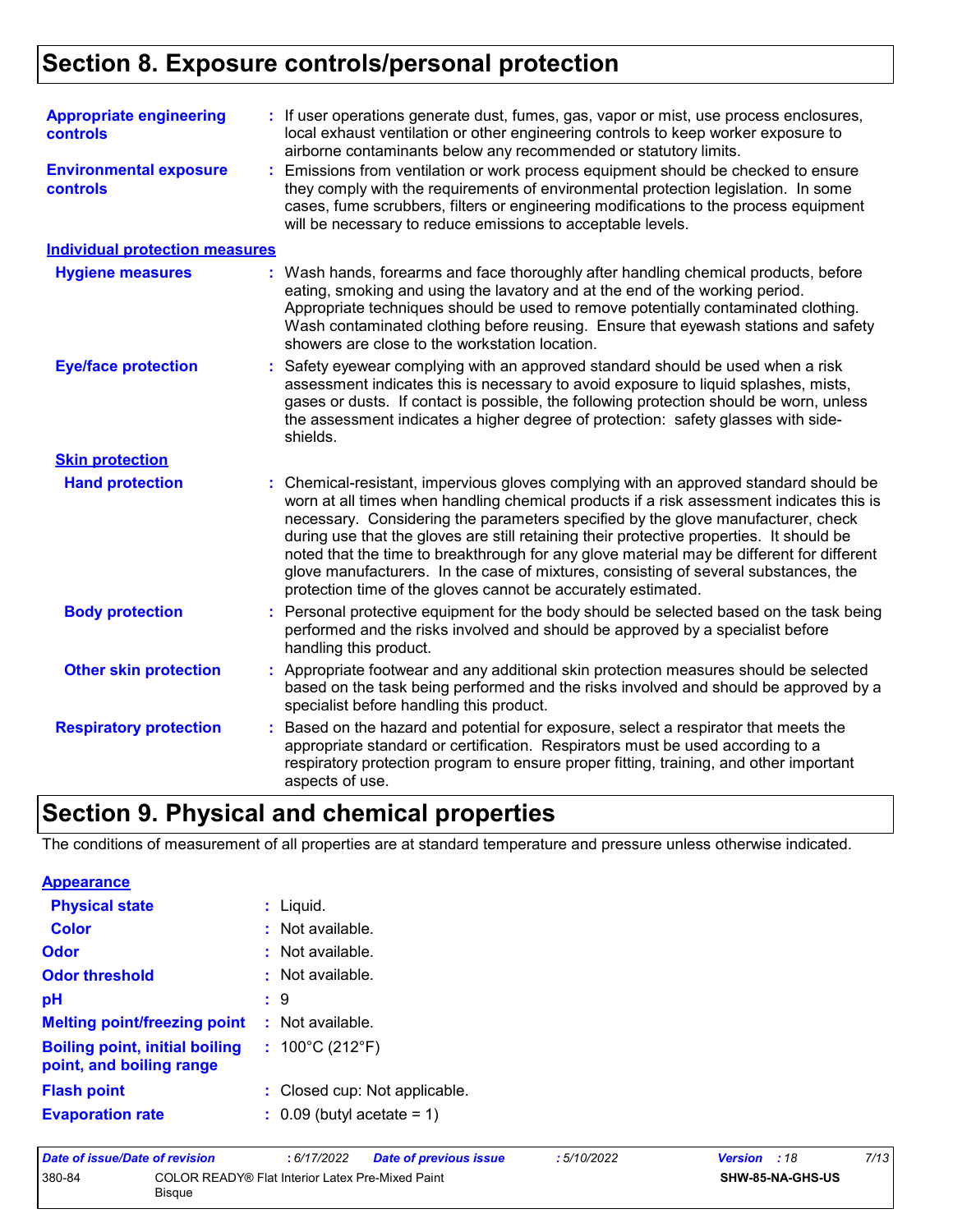# **Section 9. Physical and chemical properties**

| <b>Flammability</b>                                   | : Not available.                                                 |
|-------------------------------------------------------|------------------------------------------------------------------|
| Lower and upper explosion<br>limit/flammability limit | : Not available.                                                 |
| <b>Vapor pressure</b>                                 | : $2.3$ kPa (17.5 mm Hg)                                         |
| <b>Relative vapor density</b>                         | : 1 [Air = 1]                                                    |
| <b>Relative density</b>                               | : 1.24                                                           |
| <b>Solubility</b>                                     | : Not available.                                                 |
| <b>Partition coefficient: n-</b><br>octanol/water     | : Not applicable.                                                |
| <b>Auto-ignition temperature</b>                      | : Not available.                                                 |
| <b>Decomposition temperature</b>                      | : Not available.                                                 |
| <b>Viscosity</b>                                      | : Kinematic (40°C (104°F)): >20.5 mm <sup>2</sup> /s (>20.5 cSt) |
| <b>Molecular weight</b>                               | Not applicable.                                                  |
| <b>Aerosol product</b>                                |                                                                  |
| <b>Heat of combustion</b>                             | : $1.098$ kJ/g                                                   |

# **Section 10. Stability and reactivity**

| <b>Hazardous decomposition</b><br>products          | : Under normal conditions of storage and use, hazardous decomposition products should<br>not be produced. |
|-----------------------------------------------------|-----------------------------------------------------------------------------------------------------------|
| <b>Incompatible materials</b>                       | : No specific data.                                                                                       |
| <b>Conditions to avoid</b>                          | No specific data.                                                                                         |
| <b>Possibility of hazardous</b><br><b>reactions</b> | : Under normal conditions of storage and use, hazardous reactions will not occur.                         |
| <b>Chemical stability</b>                           | : The product is stable.                                                                                  |
| <b>Reactivity</b>                                   | : No specific test data related to reactivity available for this product or its ingredients.              |

# **Section 11. Toxicological information**

#### **Information on toxicological effects**

#### **Acute toxicity**

| <b>Product/ingredient name</b> | <b>Result</b>            | <b>Species</b> | <b>Dose</b>                | <b>Exposure</b> |
|--------------------------------|--------------------------|----------------|----------------------------|-----------------|
| Heavy Paraffinic Oil           | LD50 Dermal<br>LD50 Oral | Rabbit<br>Rat  | >5000 mg/kg<br>>5000 mg/kg |                 |

#### **Irritation/Corrosion**

| <b>Product/ingredient name</b> | <b>Result</b>        | <b>Species</b> | <b>Score</b> | <b>Exposure</b> | <b>Observation</b> |
|--------------------------------|----------------------|----------------|--------------|-----------------|--------------------|
| <b>Titanium Dioxide</b>        | Skin - Mild irritant | Human          |              | 72 hours 300    |                    |
|                                |                      |                |              | lug             |                    |

#### **Sensitization**

Not available.

#### **Mutagenicity**

Not available.

| Date of issue/Date of revision |                                                                   | : 6/17/2022 | <b>Date of previous issue</b> | : 5/10/2022 | <b>Version</b> : 18     | 8/13 |
|--------------------------------|-------------------------------------------------------------------|-------------|-------------------------------|-------------|-------------------------|------|
| 380-84                         | COLOR READY® Flat Interior Latex Pre-Mixed Paint<br><b>Bisque</b> |             |                               |             | <b>SHW-85-NA-GHS-US</b> |      |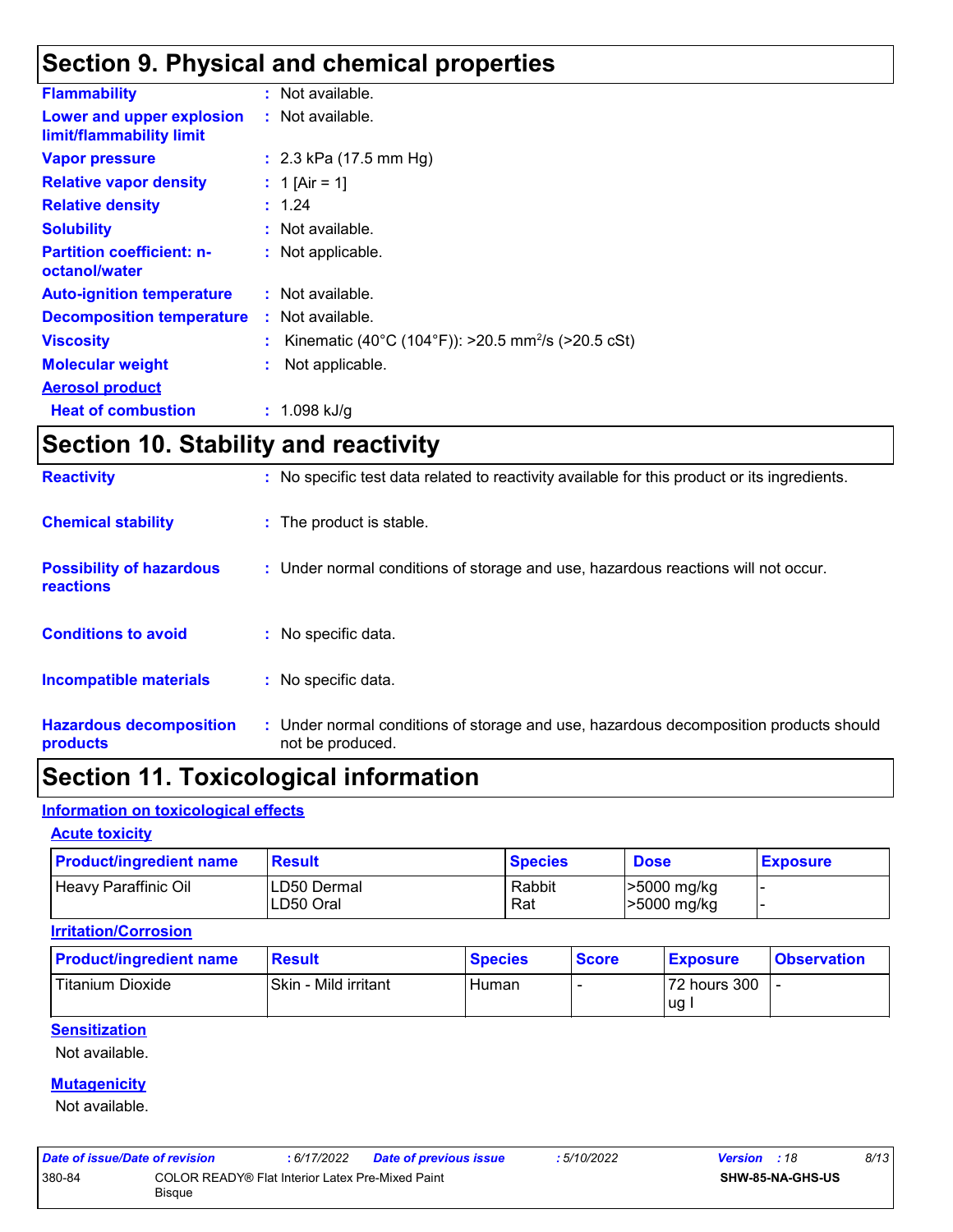# **Section 11. Toxicological information**

#### **Carcinogenicity**

Not available.

#### **Classification**

| <b>Product/ingredient name</b>                                | <b>OSHA</b> | <b>IARC</b> | <b>NTP</b>                      |
|---------------------------------------------------------------|-------------|-------------|---------------------------------|
| Titanium Dioxide<br>Cristobalite, respirable<br><b>powder</b> |             | 2Β          | Known to be a human carcinogen. |

#### **Reproductive toxicity**

Not available.

#### **Teratogenicity**

Not available.

#### **Specific target organ toxicity (single exposure)**

Not available.

#### **Specific target organ toxicity (repeated exposure)**

| <b>Name</b>                     | <b>Category</b>        | <b>Route of</b><br><b>Lexposure</b> | <b>Target organs</b> |
|---------------------------------|------------------------|-------------------------------------|----------------------|
| Kaolin                          | ⊩Category <sup>≁</sup> | <b>l</b> inhalation                 | l lungs              |
| Cristobalite, respirable powder | Category 1             | <b>l</b> inhalation                 | respiratory tract    |

#### **Aspiration hazard**

**effects**

| <b>Name</b>          | Result                                |
|----------------------|---------------------------------------|
| Heavy Paraffinic Oil | <b>ASPIRATION HAZARD - Category 1</b> |

| <b>Information on the likely</b><br>routes of exposure | : Not available.                                    |
|--------------------------------------------------------|-----------------------------------------------------|
| <b>Potential acute health effects</b>                  |                                                     |
| <b>Eye contact</b>                                     | : No known significant effects or critical hazards. |
| <b>Inhalation</b>                                      | : No known significant effects or critical hazards. |
| <b>Skin contact</b>                                    | : No known significant effects or critical hazards. |
| <b>Ingestion</b>                                       | : No known significant effects or critical hazards. |

|                     | <b>Symptoms related to the physical, chemical and toxicological characteristics</b> |
|---------------------|-------------------------------------------------------------------------------------|
| <b>Eye contact</b>  | : No specific data.                                                                 |
| <b>Inhalation</b>   | : No specific data.                                                                 |
| <b>Skin contact</b> | : No specific data.                                                                 |
| <b>Ingestion</b>    | : No specific data.                                                                 |

|                                                        | Delayed and immediate effects and also chronic effects from short and long term exposure |
|--------------------------------------------------------|------------------------------------------------------------------------------------------|
| <b>Short term exposure</b>                             |                                                                                          |
| <b>Potential immediate : Not available.</b><br>effects |                                                                                          |
| <b>Potential delayed effects : Not available.</b>      |                                                                                          |
| Long term exposure                                     |                                                                                          |
| <b>Potential immediate</b>                             | : Not available.                                                                         |

| Date of issue/Date of revision |                                                            | : 6/17/2022 | <b>Date of previous issue</b> | : 5/10/2022             | <b>Version</b> : 18 | 9/13 |
|--------------------------------|------------------------------------------------------------|-------------|-------------------------------|-------------------------|---------------------|------|
| 380-84                         | COLOR READY® Flat Interior Latex Pre-Mixed Paint<br>Bisaue |             |                               | <b>SHW-85-NA-GHS-US</b> |                     |      |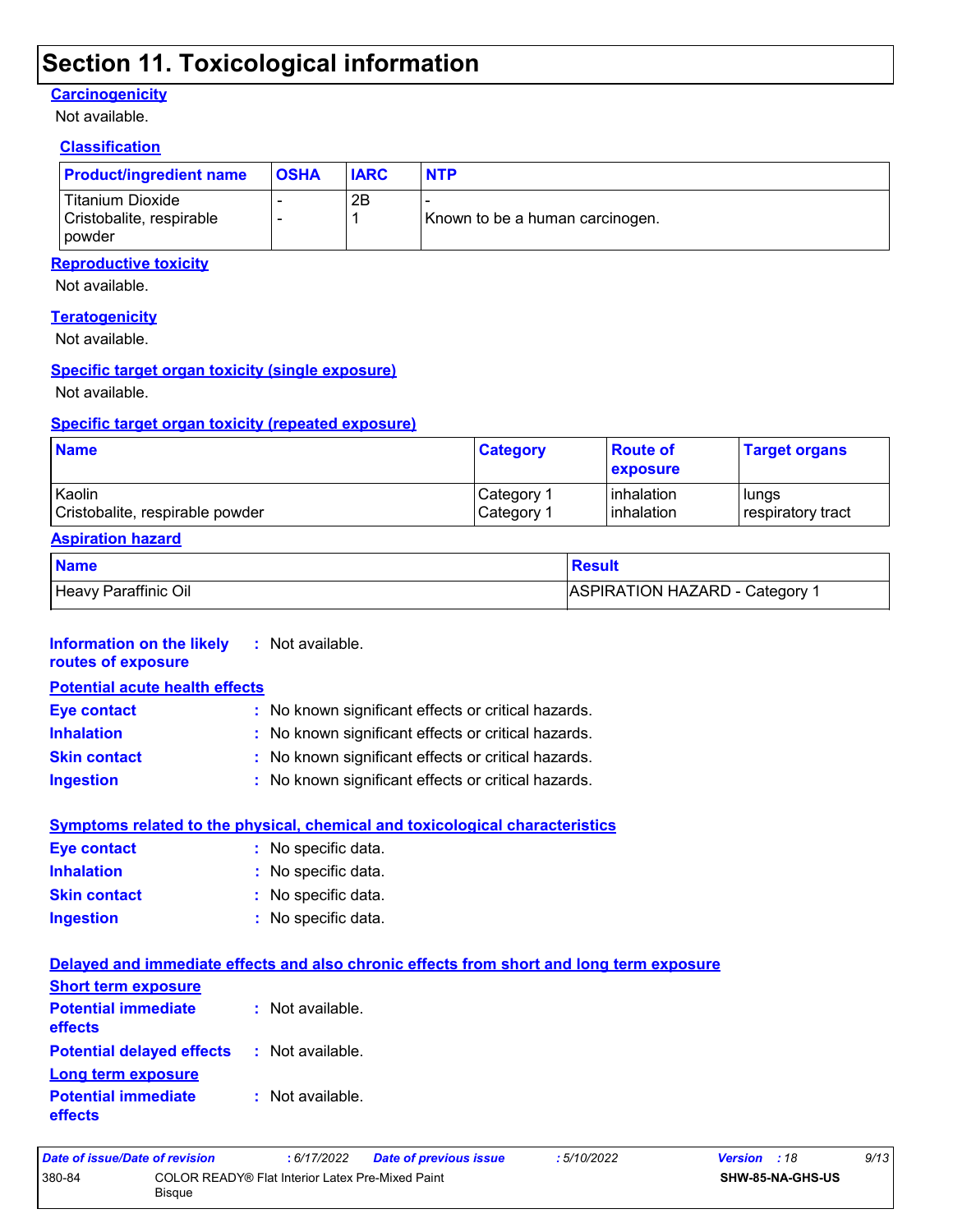# **Section 11. Toxicological information**

| <b>Potential delayed effects : Not available.</b> |                                                                               |
|---------------------------------------------------|-------------------------------------------------------------------------------|
| <b>Potential chronic health effects</b>           |                                                                               |
| Not available.                                    |                                                                               |
| <b>General</b>                                    | : Causes damage to organs through prolonged or repeated exposure.             |
| <b>Carcinogenicity</b>                            | : May cause cancer. Risk of cancer depends on duration and level of exposure. |
| <b>Mutagenicity</b>                               | : No known significant effects or critical hazards.                           |
| <b>Teratogenicity</b>                             | : No known significant effects or critical hazards.                           |
| <b>Developmental effects</b>                      | : No known significant effects or critical hazards.                           |
| <b>Fertility effects</b>                          | : No known significant effects or critical hazards.                           |
|                                                   |                                                                               |

#### **Numerical measures of toxicity** Not available. **Acute toxicity estimates**

# **Section 12. Ecological information**

#### **Toxicity**

| <b>Product/ingredient name</b> | <b>Result</b>                            | <b>Species</b>                      | <b>Exposure</b> |
|--------------------------------|------------------------------------------|-------------------------------------|-----------------|
| Titanium Dioxide               | Acute LC50 $>$ 1000000 µg/l Marine water | <b>Fish - Fundulus heteroclitus</b> | 96 hours        |

#### **Persistence and degradability**

Not available.

#### **Bioaccumulative potential**

Not available.

#### **Mobility in soil**

**Soil/water partition coefficient (KOC) :** Not available.

**Other adverse effects** : No known significant effects or critical hazards.

# **Section 13. Disposal considerations**

| regional local authority requirements. Dispose of surplus and non-recyclable products<br>via a licensed waste disposal contractor. Waste should not be disposed of untreated to<br>the sewer unless fully compliant with the requirements of all authorities with jurisdiction.<br>Waste packaging should be recycled. Incineration or landfill should only be considered<br>when recycling is not feasible. This material and its container must be disposed of in a<br>safe way. Care should be taken when handling emptied containers that have not been<br>cleaned or rinsed out. Empty containers or liners may retain some product residues.<br>Avoid dispersal of spilled material and runoff and contact with soil, waterways, drains<br>and sewers. | <b>Disposal methods</b> | : The generation of waste should be avoided or minimized wherever possible. Disposal<br>of this product, solutions and any by-products should at all times comply with the<br>requirements of environmental protection and waste disposal legislation and any |  |
|--------------------------------------------------------------------------------------------------------------------------------------------------------------------------------------------------------------------------------------------------------------------------------------------------------------------------------------------------------------------------------------------------------------------------------------------------------------------------------------------------------------------------------------------------------------------------------------------------------------------------------------------------------------------------------------------------------------------------------------------------------------|-------------------------|---------------------------------------------------------------------------------------------------------------------------------------------------------------------------------------------------------------------------------------------------------------|--|
|--------------------------------------------------------------------------------------------------------------------------------------------------------------------------------------------------------------------------------------------------------------------------------------------------------------------------------------------------------------------------------------------------------------------------------------------------------------------------------------------------------------------------------------------------------------------------------------------------------------------------------------------------------------------------------------------------------------------------------------------------------------|-------------------------|---------------------------------------------------------------------------------------------------------------------------------------------------------------------------------------------------------------------------------------------------------------|--|

| Date of issue/Date of revision |                                                            | 6/17/2022 | <b>Date of previous issue</b> | : 5/10/2022 | <b>Version</b> : 18 |                         | 10/13 |
|--------------------------------|------------------------------------------------------------|-----------|-------------------------------|-------------|---------------------|-------------------------|-------|
| 380-84                         | COLOR READY® Flat Interior Latex Pre-Mixed Paint<br>Bisque |           |                               |             |                     | <b>SHW-85-NA-GHS-US</b> |       |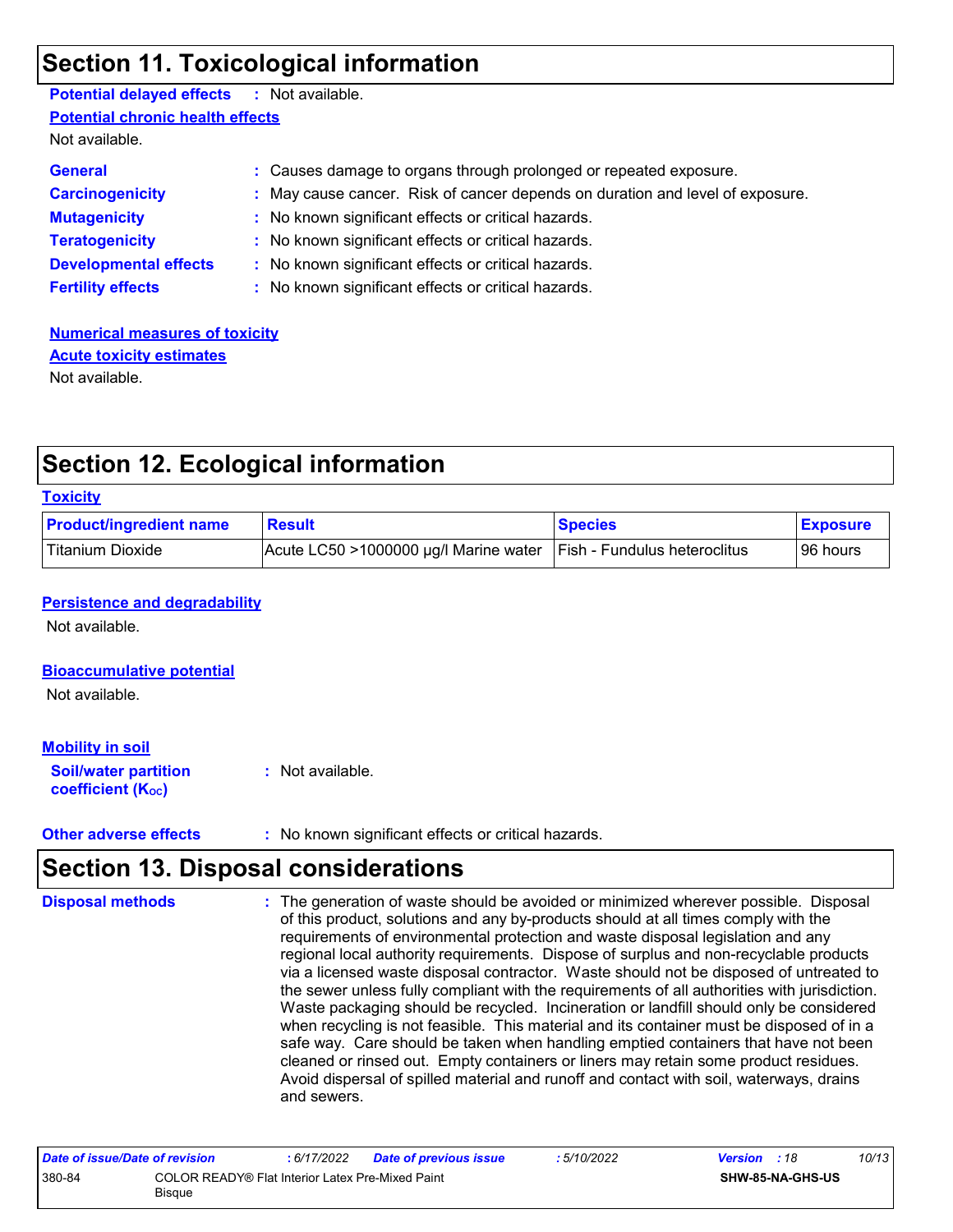### **Section 14. Transport information**

| <b>Classification</b>                                                                             | <b>TDG</b><br><b>Classification</b> | <b>Mexico</b><br><b>Classification</b>          | <b>IATA</b>      | <b>IMDG</b>                                                                                                                                                                                                                                                                                                                                                                                                                                                                                                                                                                                                                                                                         |
|---------------------------------------------------------------------------------------------------|-------------------------------------|-------------------------------------------------|------------------|-------------------------------------------------------------------------------------------------------------------------------------------------------------------------------------------------------------------------------------------------------------------------------------------------------------------------------------------------------------------------------------------------------------------------------------------------------------------------------------------------------------------------------------------------------------------------------------------------------------------------------------------------------------------------------------|
| Not regulated.                                                                                    | Not regulated.                      | Not regulated.                                  | Not regulated.   | Not regulated.                                                                                                                                                                                                                                                                                                                                                                                                                                                                                                                                                                                                                                                                      |
|                                                                                                   |                                     |                                                 |                  |                                                                                                                                                                                                                                                                                                                                                                                                                                                                                                                                                                                                                                                                                     |
|                                                                                                   |                                     |                                                 |                  |                                                                                                                                                                                                                                                                                                                                                                                                                                                                                                                                                                                                                                                                                     |
|                                                                                                   |                                     |                                                 |                  |                                                                                                                                                                                                                                                                                                                                                                                                                                                                                                                                                                                                                                                                                     |
| No.                                                                                               | No.                                 | No.                                             | No.              | No.                                                                                                                                                                                                                                                                                                                                                                                                                                                                                                                                                                                                                                                                                 |
|                                                                                                   |                                     |                                                 |                  |                                                                                                                                                                                                                                                                                                                                                                                                                                                                                                                                                                                                                                                                                     |
| <b>Special precautions for user :</b><br><b>Transport in bulk according</b><br>to IMO instruments |                                     |                                                 |                  |                                                                                                                                                                                                                                                                                                                                                                                                                                                                                                                                                                                                                                                                                     |
|                                                                                                   |                                     | : Not available.<br><b>Proper shipping name</b> | : Not available. | Multi-modal shipping descriptions are provided for informational purposes and do not<br>consider container sizes. The presence of a shipping description for a particular<br>mode of transport (sea, air, etc.), does not indicate that the product is packaged<br>suitably for that mode of transport. All packaging must be reviewed for suitability<br>prior to shipment, and compliance with the applicable regulations is the sole<br>responsibility of the person offering the product for transport. People loading and<br>unloading dangerous goods must be trained on all of the risks deriving from the<br>substances and on all actions in case of emergency situations. |

# **Section 15. Regulatory information**

**TSCA 5(a)2 proposed significant new use rules**: 2-Methyl-4-isothiazolin-3-one; 5-Chloro-2-methylisothiazolinone

#### **SARA 313**

SARA 313 (40 CFR 372.45) supplier notification can be found on the Environmental Data Sheet.

#### **California Prop. 65**

WARNING: This product contains chemicals known to the State of California to cause cancer and birth defects or other reproductive harm.

| <b>International regulations</b> |                                                                                                                                                                                                                                                                                         |                        |            |                |       |  |
|----------------------------------|-----------------------------------------------------------------------------------------------------------------------------------------------------------------------------------------------------------------------------------------------------------------------------------------|------------------------|------------|----------------|-------|--|
| <b>International lists</b>       | Australia inventory (AIIC): Not determined.<br>China inventory (IECSC): Not determined.<br>Japan inventory (CSCL): Not determined.<br>Japan inventory (ISHL): Not determined.<br>Korea inventory (KECI): Not determined.<br>New Zealand Inventory of Chemicals (NZIoC): Not determined. |                        |            |                |       |  |
|                                  |                                                                                                                                                                                                                                                                                         |                        |            |                |       |  |
|                                  |                                                                                                                                                                                                                                                                                         |                        |            |                |       |  |
| Dato of issue/Dato of revision   | . 6/17/2022                                                                                                                                                                                                                                                                             | Dato of provinus issue | .5/10/2022 | Vareion<br>.18 | 11/1' |  |

| Date of issue/Date of revision |                                                                   | : 6/17/2022 | <b>Date of previous issue</b> | : 5/10/2022 | <b>Version</b> : 18 |                         | 11/13 |
|--------------------------------|-------------------------------------------------------------------|-------------|-------------------------------|-------------|---------------------|-------------------------|-------|
| 380-84                         | COLOR READY® Flat Interior Latex Pre-Mixed Paint<br><b>Bisque</b> |             |                               |             |                     | <b>SHW-85-NA-GHS-US</b> |       |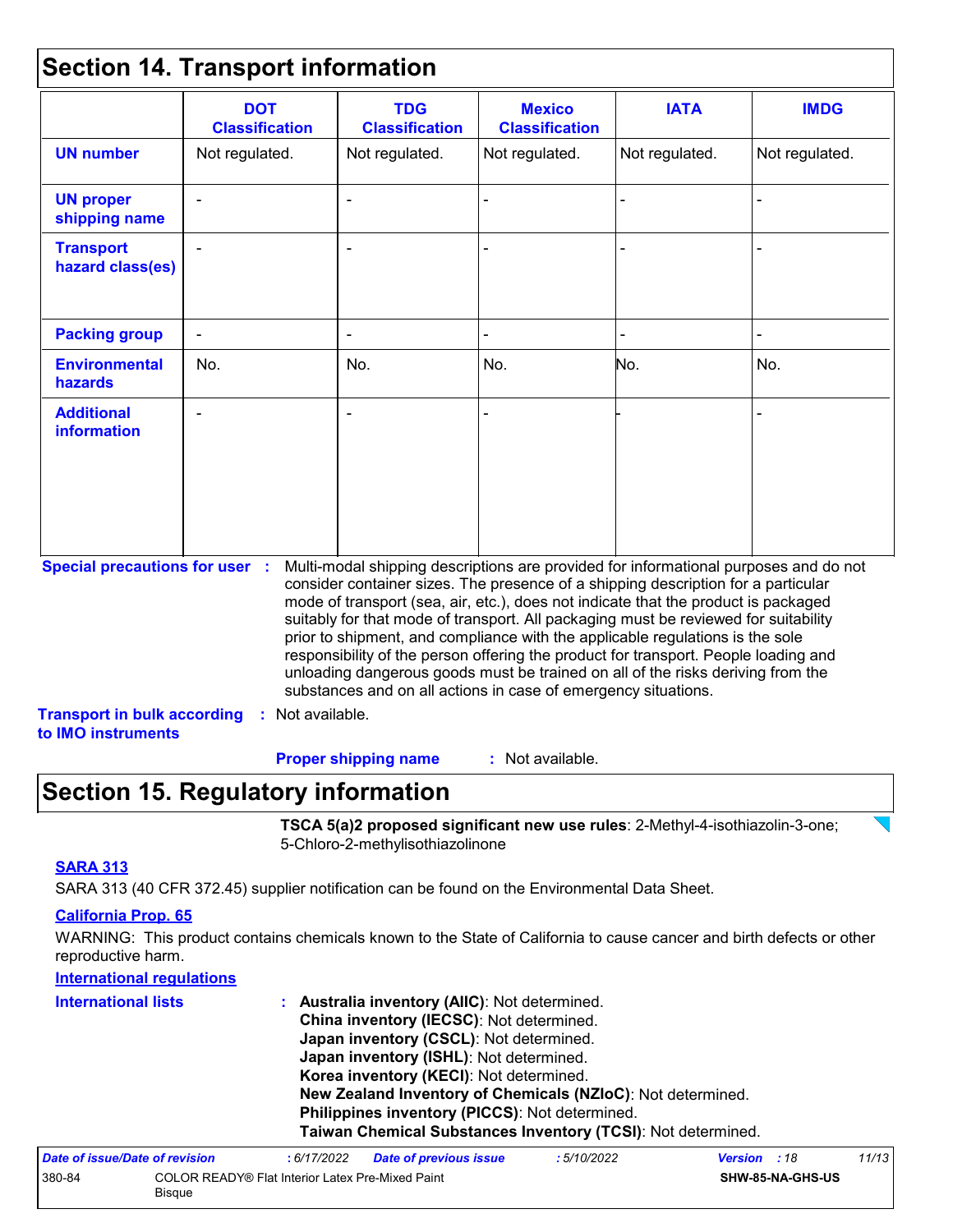### **Section 15. Regulatory information**

**Thailand inventory**: Not determined. **Turkey inventory**: Not determined. **Vietnam inventory**: Not determined.

### **Section 16. Other information**

#### **Hazardous Material Information System (U.S.A.)**



**The customer is responsible for determining the PPE code for this material. For more information on HMIS® Personal Protective Equipment (PPE) codes, consult the HMIS® Implementation Manual.**

**Caution: HMIS® ratings are based on a 0-4 rating scale, with 0 representing minimal hazards or risks, and 4 representing significant hazards or risks. Although HMIS® ratings and the associated label are not required on SDSs or products leaving a facility under 29 CFR 1910.1200, the preparer may choose to provide them. HMIS® ratings are to be used with a fully implemented HMIS® program. HMIS® is a registered trademark and service mark of the American Coatings Association, Inc.**

**Procedure used to derive the classification**

|                                                                                                  | <b>Justification</b> |                                                                                                                                                                                                                                                                                                                                                                                                                                                                                                                                                                                                                                     |                                          |  |  |
|--------------------------------------------------------------------------------------------------|----------------------|-------------------------------------------------------------------------------------------------------------------------------------------------------------------------------------------------------------------------------------------------------------------------------------------------------------------------------------------------------------------------------------------------------------------------------------------------------------------------------------------------------------------------------------------------------------------------------------------------------------------------------------|------------------------------------------|--|--|
| CARCINOGENICITY - Category 1A<br>SPECIFIC TARGET ORGAN TOXICITY (REPEATED EXPOSURE) - Category 1 |                      |                                                                                                                                                                                                                                                                                                                                                                                                                                                                                                                                                                                                                                     | Calculation method<br>Calculation method |  |  |
| <b>History</b>                                                                                   |                      |                                                                                                                                                                                                                                                                                                                                                                                                                                                                                                                                                                                                                                     |                                          |  |  |
| Date of printing                                                                                 |                      | : 6/17/2022                                                                                                                                                                                                                                                                                                                                                                                                                                                                                                                                                                                                                         |                                          |  |  |
| Date of issue/Date of<br>revision                                                                |                      | : 6/17/2022                                                                                                                                                                                                                                                                                                                                                                                                                                                                                                                                                                                                                         |                                          |  |  |
| Date of previous issue                                                                           |                      | : 5/10/2022                                                                                                                                                                                                                                                                                                                                                                                                                                                                                                                                                                                                                         |                                          |  |  |
| <b>Version</b>                                                                                   |                      | : 18                                                                                                                                                                                                                                                                                                                                                                                                                                                                                                                                                                                                                                |                                          |  |  |
| <b>Key to abbreviations</b>                                                                      |                      | $\therefore$ ATE = Acute Toxicity Estimate<br><b>BCF = Bioconcentration Factor</b><br>GHS = Globally Harmonized System of Classification and Labelling of Chemicals<br>IATA = International Air Transport Association<br><b>IBC</b> = Intermediate Bulk Container<br><b>IMDG = International Maritime Dangerous Goods</b><br>LogPow = logarithm of the octanol/water partition coefficient<br>MARPOL = International Convention for the Prevention of Pollution From Ships, 1973<br>as modified by the Protocol of 1978. ("Marpol" = marine pollution)<br>$N/A = Not available$<br>SGG = Segregation Group<br>$UN = United Nations$ |                                          |  |  |

**Indicates information that has changed from previously issued version.**

#### **Notice to reader**

**It is recommended that each customer or recipient of this Safety Data Sheet (SDS) study it carefully and consult resources, as necessary or appropriate, to become aware of and understand the data contained in this SDS and any hazards associated with the product. This information is provided in good faith and believed to be accurate as of the effective date herein. However, no warranty, express or implied, is given. The information presented here applies only to the product as shipped. The addition of any material can change the composition, hazards and risks of the product. Products shall not be repackaged, modified, or tinted except as specifically instructed by the manufacturer, including but not limited to the incorporation of products not specified by the manufacturer, or the use or addition of products in proportions not specified by the manufacturer. Regulatory requirements are subject to change and may differ between various locations and jurisdictions. The customer/buyer/user is** 

| Date of issue/Date of revision |                                                            | : 6/17/2022 | <b>Date of previous issue</b> | : 5/10/2022 | <b>Version</b> : 18 |                         | 12/13 |
|--------------------------------|------------------------------------------------------------|-------------|-------------------------------|-------------|---------------------|-------------------------|-------|
| 380-84                         | COLOR READY® Flat Interior Latex Pre-Mixed Paint<br>Bisque |             |                               |             |                     | <b>SHW-85-NA-GHS-US</b> |       |